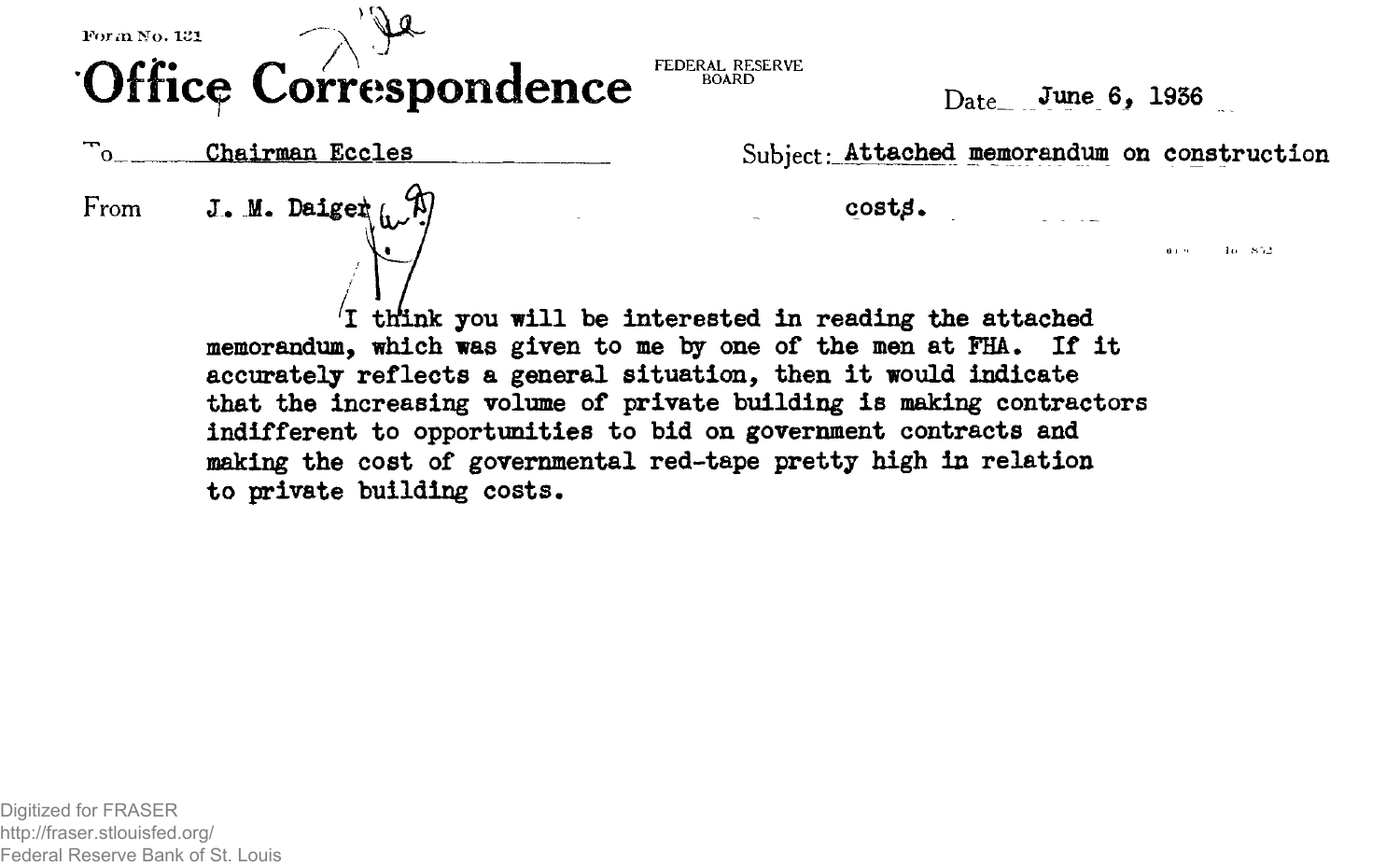**RE: Cost Checking on PWA Projects**

A Mr. Smith, assistant to Mr. Charles Meyett, Chief of Con**struction Costs, PWA, interviewed me yesterday regarding costs of** various commodities entering into their projects.

**It appears that over a period of about a year cubic foot prices, including builder's profit on competitive bidding, indicated an advance from forty-one cents a cubic foot to the most recent letting the Jane Adams Project in Chicago to fifty-eight cents per cubic foot. These prices are based on the PWA layouts and specifications and are two and three story, fireproof, walk-up type.**

**Mr. Smith had a chart with breakdowns by trades, rooms and apartments. Some of these charges seemed entirely out of line. In the brick masonry item their cost of \$52.00 per M laid as against our cost in New York area of \$35.00 to \$35.00 per M laid.**

**They seem to be entirely concerned regarding the great advance in the pipe trades which over this period of time advanced well over 5O\$6 on an average.**

**About a year ago they found that a heating system consisting** of two pipe steam wacuum, exposed radiation, central plant, oil burners **and mechanical stokers ftom the Steamfitter<sup>f</sup>s Contract cost \$1.50 per** square foot of radiation. Our comparative then was \$1.30 per square foot.

**Since that time, and on the letting of some six or seven projects, these prices have advanced in stages of 15% to 20% over the previous** figures until the last letting "The Jane Adams Project" shows a cost on **the above heating system of \$2.80 per square foot of radiation. Our maximum in New lork market is \$1.80 per square foot of radiation.**

**The same condition reflects on the plumbing contract which reflects an addition of \$15.00 to \$20.00 per fixture, or about \$90.00 per fixture set. Our present day cost per fixture in the New York area averages |70.00 per fixture set.**

**The electrical work reflects a \$15.00 to \$16.00 charge per conduit outlet against our present New York value of \$7.00 to \$7.50 per outlet.**

**In discussing this subject I gave Mr. Smith some unit prices on heating and plumbing cubic contents and cubic foot costs of several recently estimated projects, and have received a telephone call from him stating that he has plotted this information on a chart and finds our**